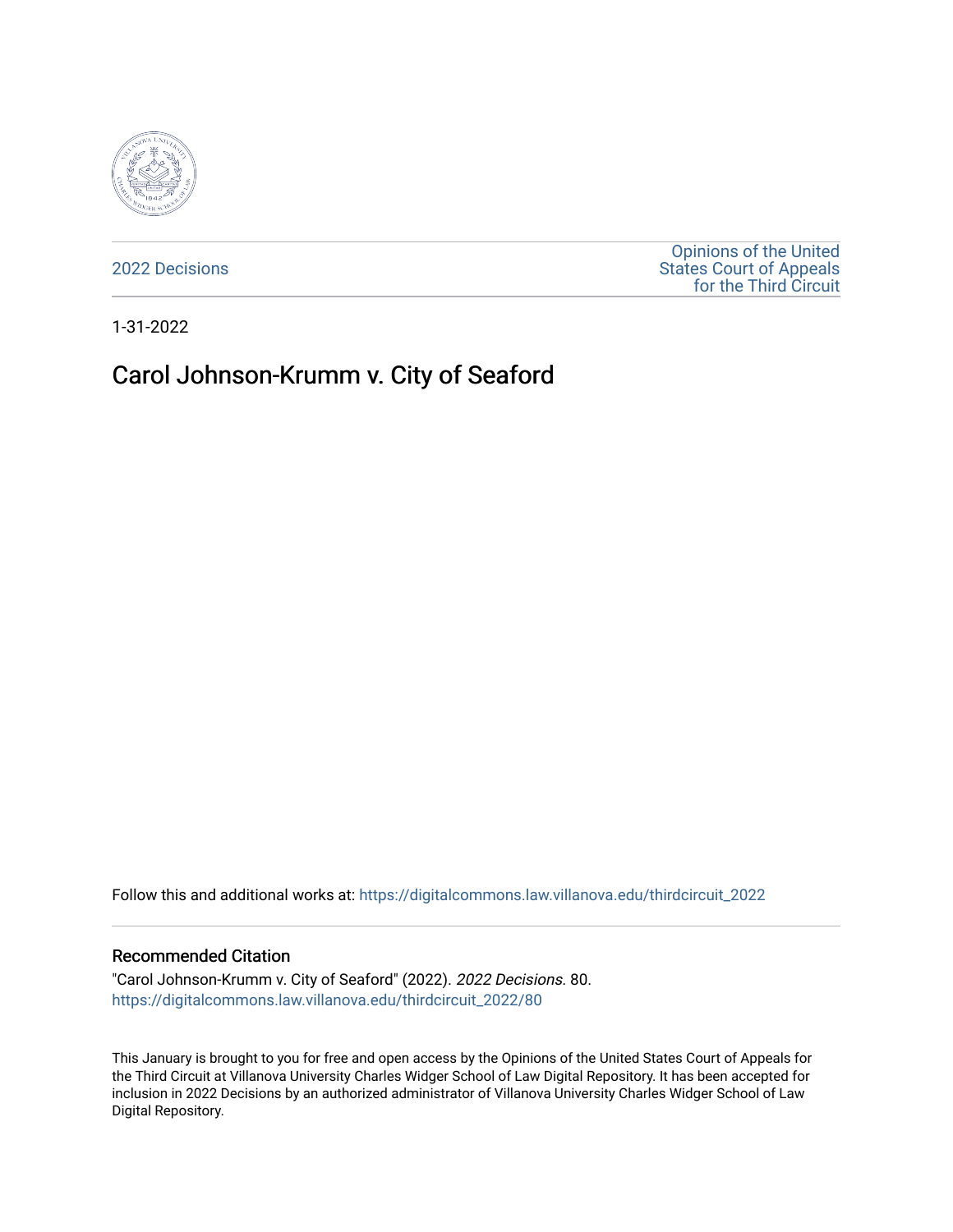## NOT PRECEDENTIAL

## UNITED STATES COURT OF APPEALS FOR THE THIRD CIRCUIT

 $\frac{1}{2}$ 

No. 21-1989  $\frac{1}{2}$ 

CAROL ANN JOHNSON-KRUMM, Individually and as Personal Representative of the Estate of JUSTIN M. JOHNSON, deceased, Appellant

v.

CITY OF SEAFORD; SEAFORD POLICE DEPARTMENT; RICHARD JAMISON; THOMAS LEE; TOBY LAURION; JAMES BACHMAN; COLE SCOTT

 $\frac{1}{2}$ 

On Appeal from the United States District Court for the District of Delaware (D.C. No. 1-16-cv-00496) District Judge: Honorable Stephanos Bibas\*

 $\overline{\phantom{a}}$ 

Submitted Under Third Circuit LAR 34.1(a) January 27, 2022

Before: HARDIMAN, SHWARTZ, and SMITH, *Circuit Judges*.

(Filed: January 31, 2022)

OPINION\*\*  $\frac{1}{2}$ 

 $\frac{1}{2}$ 

<sup>∗</sup>The Honorable Stephanos Bibas, Judge of the United States Court of Appeals for the Third Circuit, sitting by designation. Pursuant to 28 U.S.C. §291(b).

<sup>\*\*</sup> This disposition is not an opinion of the full Court and pursuant to I.O.P. 5.7 does not constitute binding precedent.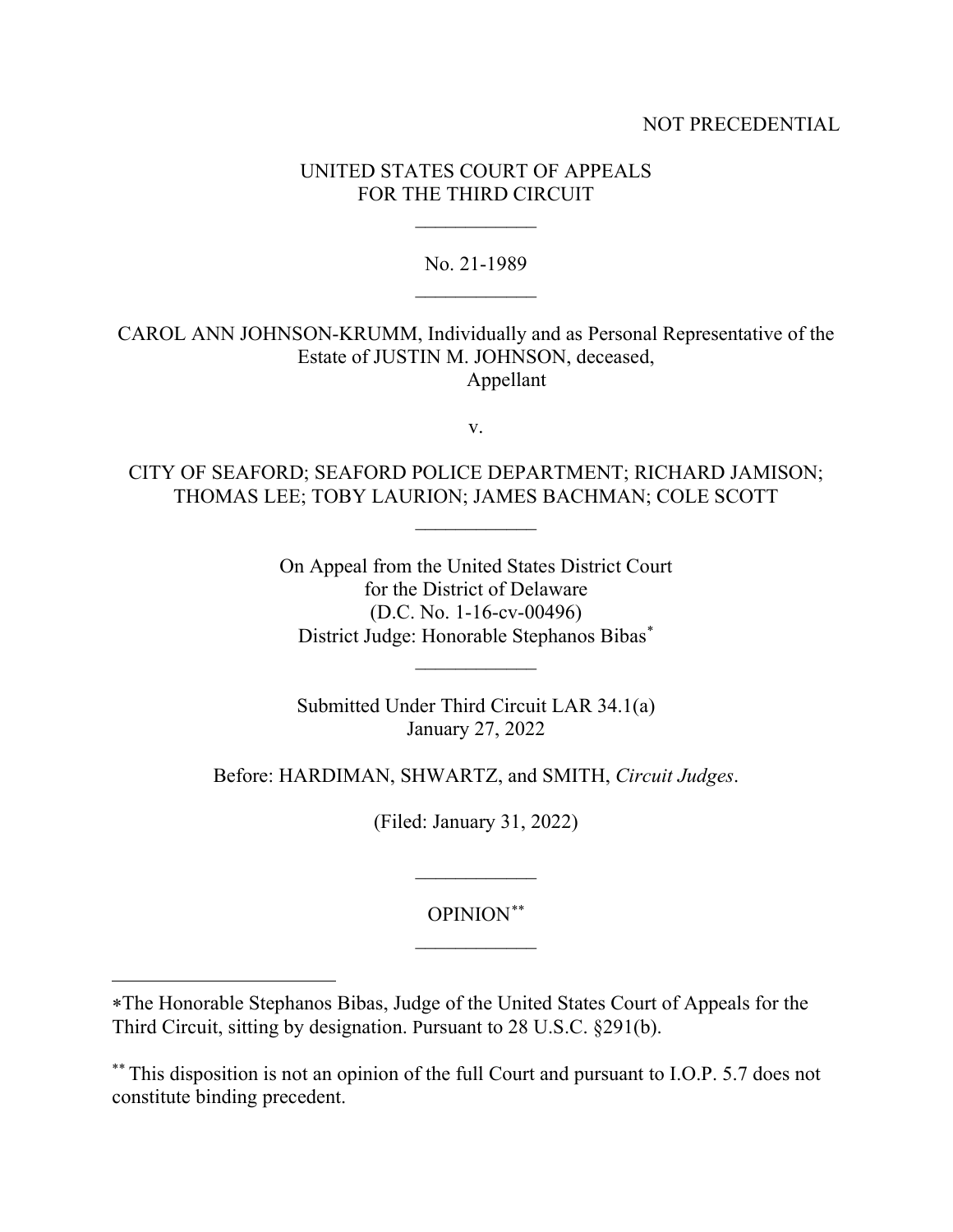#### HARDIMAN, *Circuit Judge*.

Carol Johnson-Krumm, individually and as representative of her son's estate, appeals the District Court's adverse summary judgment. We will affirm.

 $I<sup>1</sup>$ 

The material facts of this tragic case are undisputed. In July 2014, Seaford police were patrolling the Nanticoke Riverfest when they spotted Johnson-Krumm's son Justin, who was the subject of an arrest warrant. Police handcuffed Justin and attempted to pat him down. Before they could complete the pat down, however, Justin shoved an officer, fled, jumped in the Nanticoke River, and attempted to swim away, all while handcuffed and still wearing a five-pound backpack. Police urged Justin to return, but his head soon went underwater, and he failed to resurface. Two police officers entered the water and unsuccessfully attempted to rescue Justin. About thirty minutes later, the Fire Department's Water Rescue Unit recovered Justin's body but could not resuscitate him.

Johnson-Krumm sued, claiming her son died because the City failed to have water rescue policies and provide water rescue training and equipment to law enforcement personnel in violation of his due process rights. The District Court entered judgment against her, holding that the police had no constitutional duty to rescue Justin. *Johnson-Krumm v. City of Seaford*, 2021 WL 1648594, at \*1 (D. Del. Apr. 27, 2021).

<sup>&</sup>lt;sup>1</sup> The District Court had jurisdiction under 28 U.S.C. §§ 1331 and 1343(a)(3). We have jurisdiction under 28 U.S.C. § 1291. We review the summary judgment de novo. *Bruni v. City of Pittsburgh*, 941 F.3d 73, 82 (3d Cir. 2019).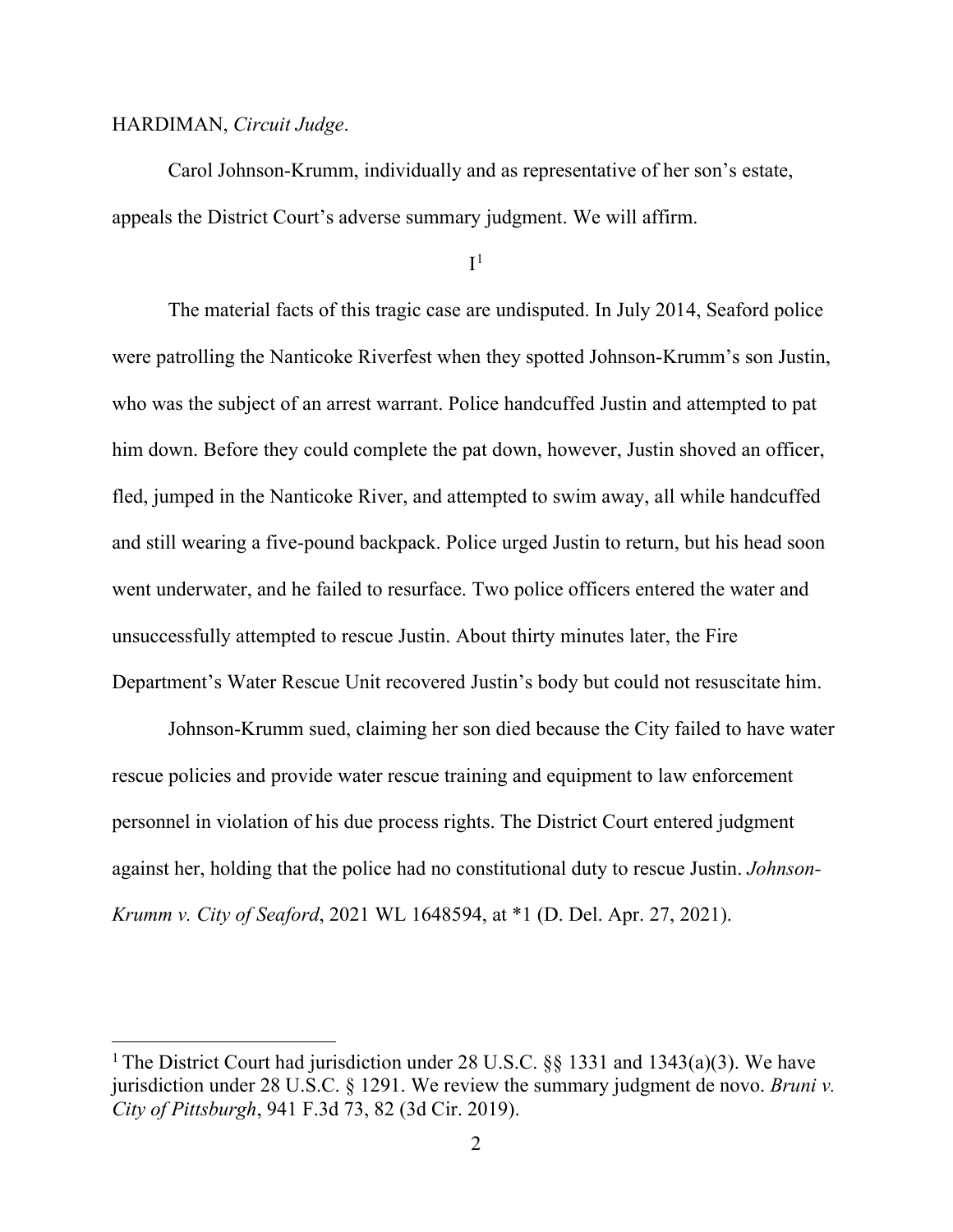On appeal, Johnson-Krumm challenges the District Court's holding that police had no constitutional duty to rescue her drowning son.

II

The "Due Process Clauses generally confer no affirmative right to governmental aid, even where such aid may be necessary to secure life." *DeShaney v. Winnebago Cnty. Dep't of Soc. Servs.*, 489 U.S. 189, 196 (1989). But the government does "assume some responsibility for [the] safety and general well-being" of those it takes into custody. *Id.* at 199–200. Johnson-Krumm argues the police had an affirmative duty to rescue Justin after they placed him under arrest and handcuffed him. The District Court rejected that argument, concluding Justin was not in custody at the time of his death. *Johnson-Krumm* 2021 WL 1648594, at \*2. We agree.

Custody, the Supreme Court has explained, entails "incarceration, institutionalization, or other similar restraint of personal liberty." *DeShaney*, 489 U.S. at 200; *see also Custody*, Black's Law Dictionary (11th ed. 2019) ("[t]he care *and control* of a . . . person" (emphasis added)). Seaford police possessed no control over Justin after he escaped. As the District Court rightly noted, once Justin fled, he "was not in [police] custody, let alone held against his will." *Johnson-Krumm*, 2021 WL 1648594, at \*2. Johnson-Krumm cites several cases to support her contention that Justin was in custody when he drowned. Apart from the fact that several of those cases are outside the Third Circuit, not one of them holds that someone fleeing the police is in custody. *See, e.g.*,

3